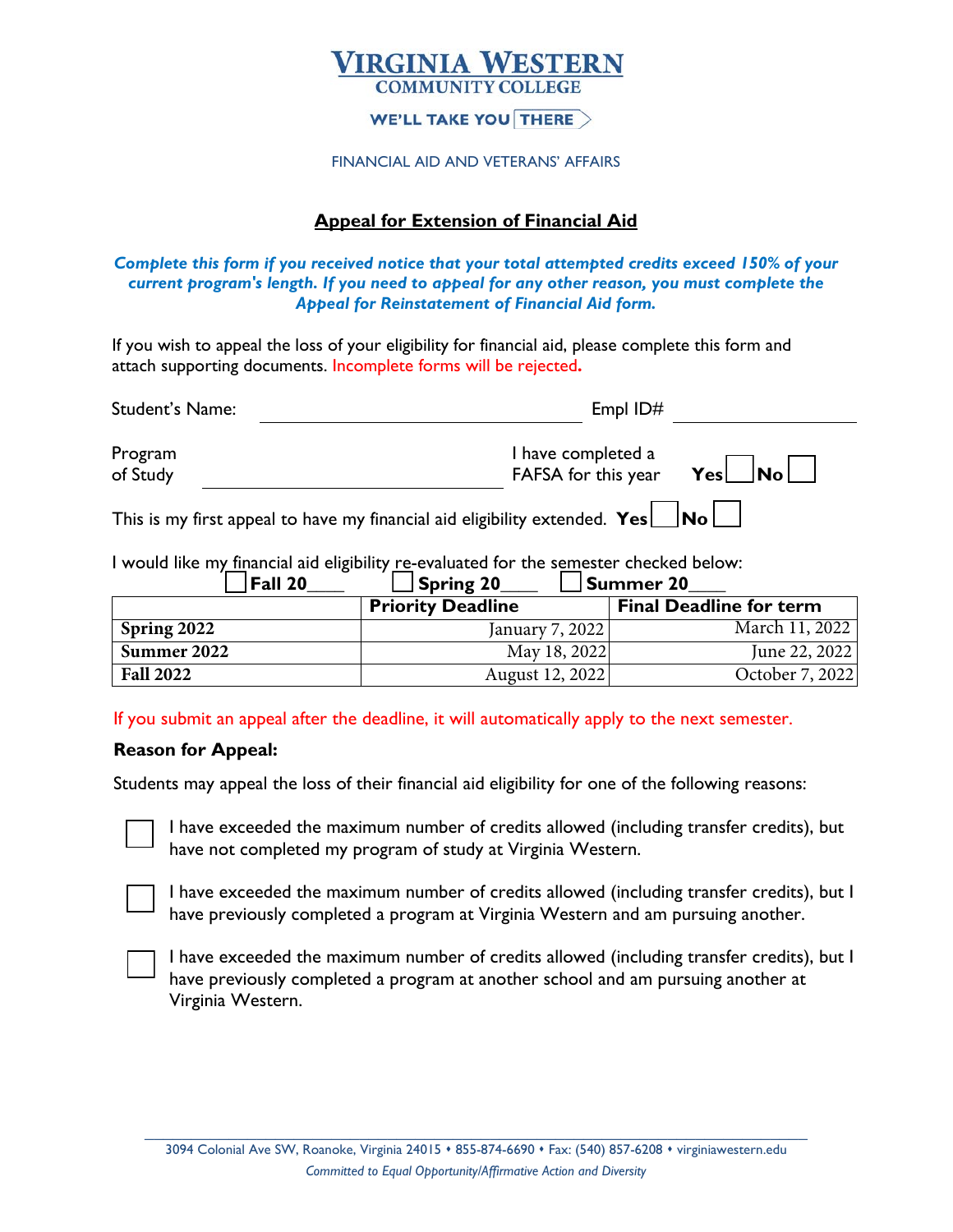**Explain the reason you have not completed your program of study. If you have completed a program, and are pursuing a second program, please explain why. This section must be typed.** *Appeals with spelling, mechanical, or grammatical errors will be rejected.*

**Explain what circumstances have changed so that you will be successful. Be sure to include the date you anticipate graduating from this program. This section must be typed.** *Appeals with spelling, mechanical, or grammatical errors will be rejected.*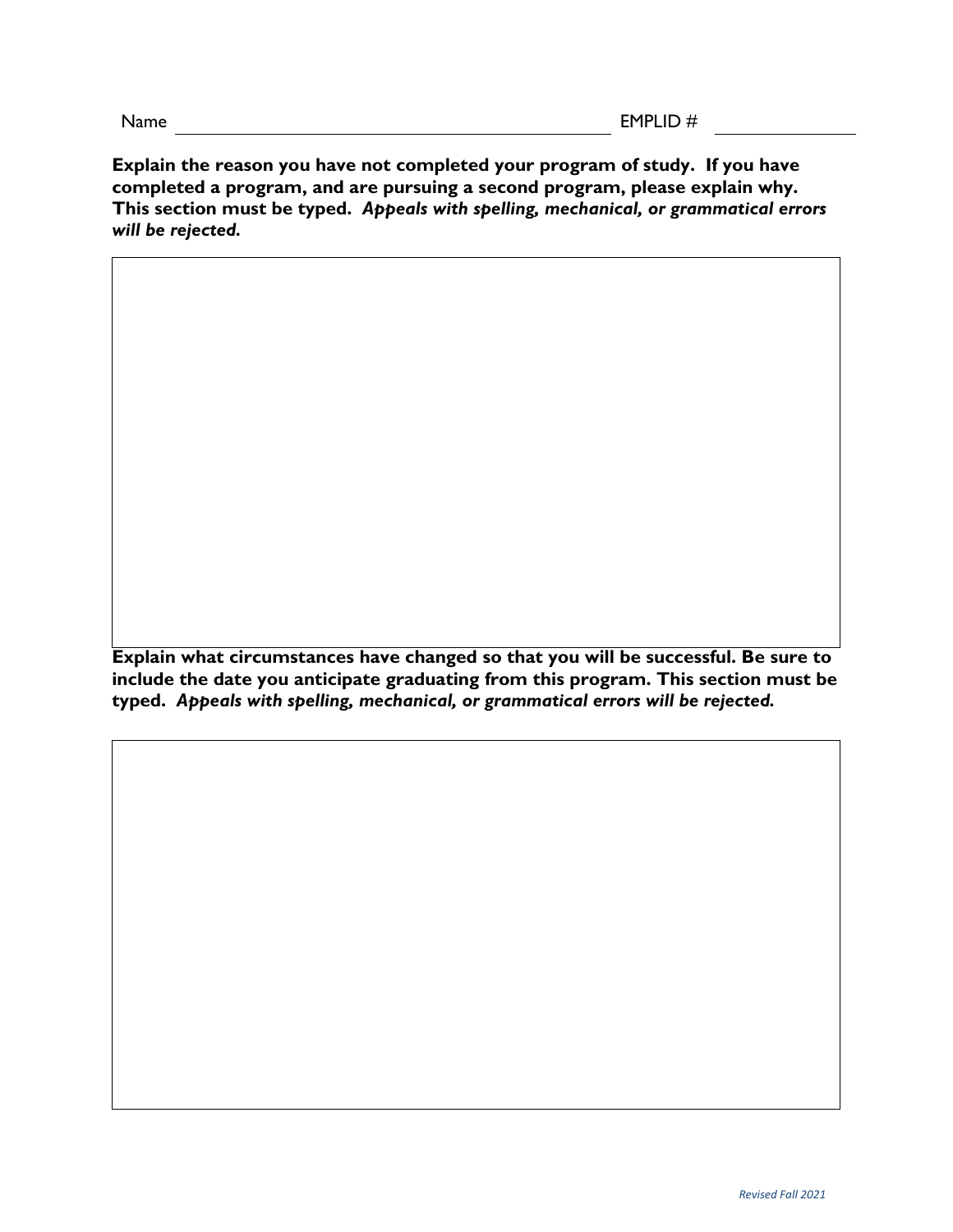## ACADEMIC PROGRESS PLAN

List the classes you need to complete within the semester you plan to enroll. This page may be hand-written.

| <b>FALL 2021</b> | <b>SPRING 2022</b> | <b>SUMMER 2022</b> |
|------------------|--------------------|--------------------|
|                  |                    |                    |
|                  |                    |                    |
|                  |                    |                    |
|                  |                    |                    |
|                  |                    |                    |
| <b>FALL 2022</b> | <b>SPRING 2023</b> | <b>SUMMER 2023</b> |
|                  |                    |                    |
|                  |                    |                    |
|                  |                    |                    |
|                  |                    |                    |
|                  |                    |                    |
| <b>FALL 2023</b> | <b>SPRING 2024</b> | <b>SUMMER 2024</b> |
|                  |                    |                    |
|                  |                    |                    |
|                  |                    |                    |
|                  |                    |                    |
|                  |                    |                    |

| <b>Advisor Printed Name:</b> |      |
|------------------------------|------|
| ADDITIONAL COMMENTS:         |      |
|                              |      |
|                              |      |
|                              |      |
|                              |      |
|                              |      |
|                              |      |
|                              |      |
|                              |      |
|                              |      |
|                              |      |
|                              |      |
|                              |      |
|                              |      |
|                              |      |
|                              | Date |